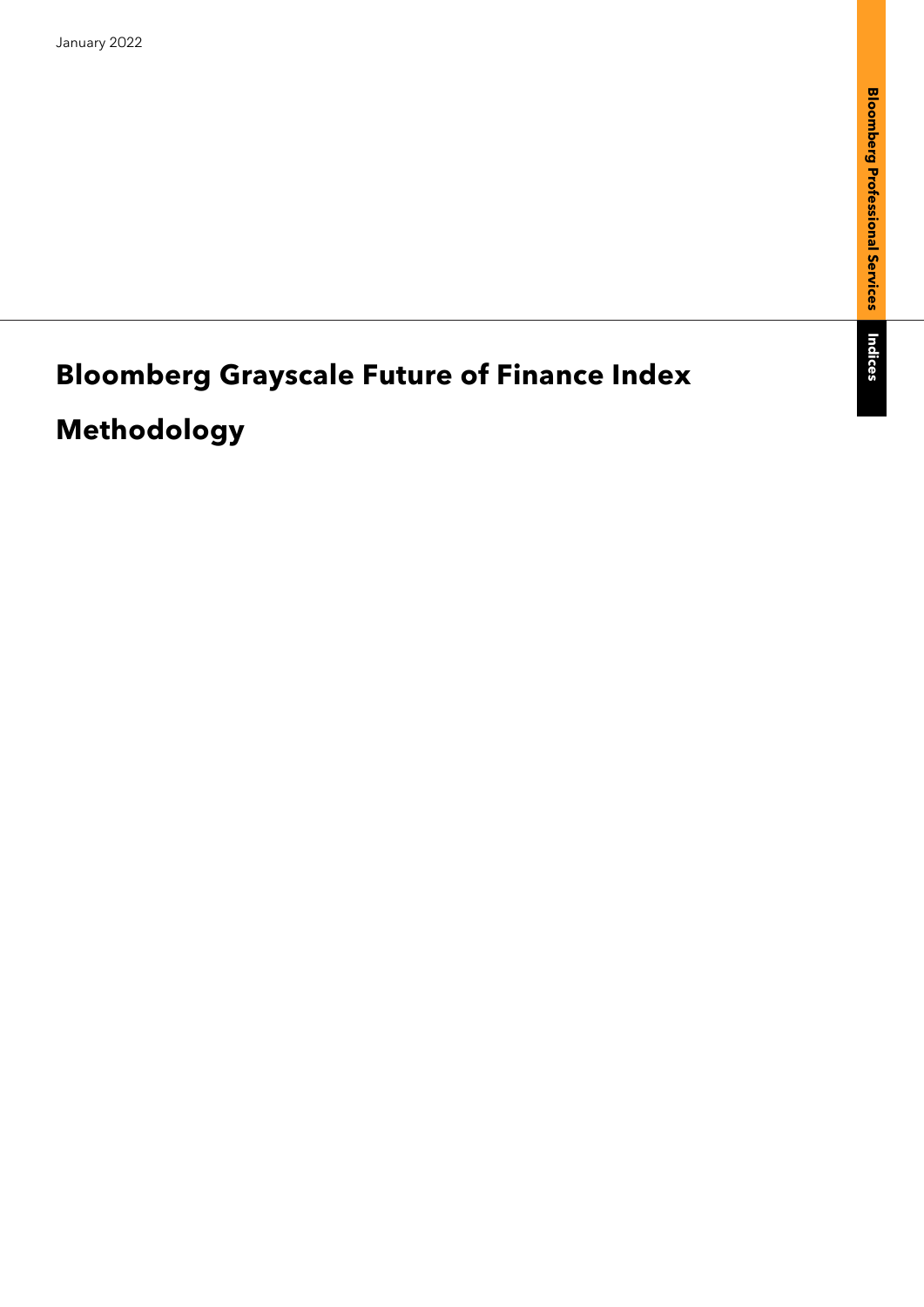## **Table of Contents**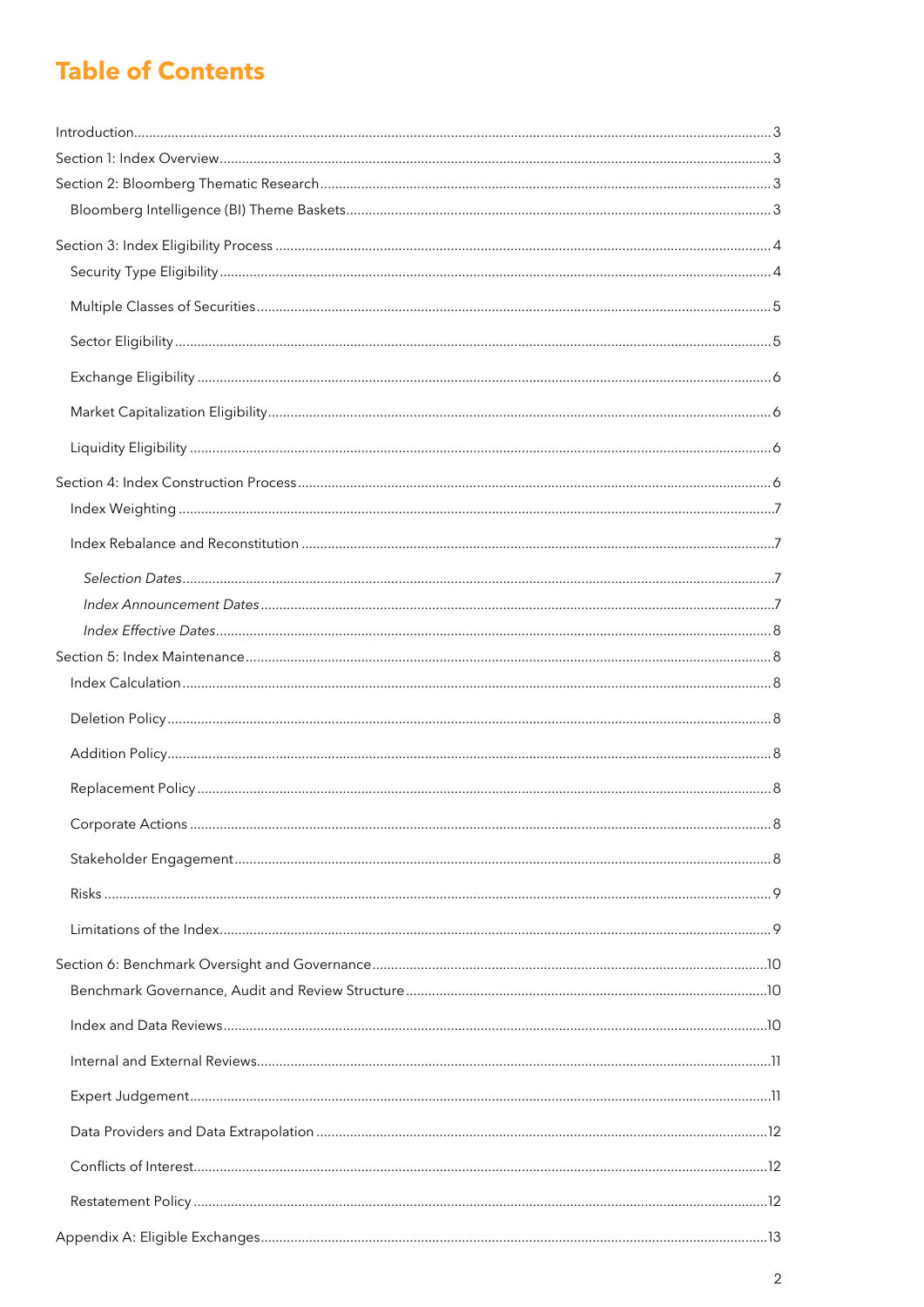## <span id="page-2-0"></span>**Introduction**

The Bloomberg Grayscale Future of Finance Index is constructed to track the performance companies that have exposure to the digital asset and blockchain ecosystem. It includes companies that are involved in the mining of digital assets, developing of infrastructure to create applications utilizing blockchain technology, supplying the infrastructure necessary for mining or development of applications, or enabling the buying, selling, and transacting of digital assets.

## <span id="page-2-1"></span>**Section 1: Index Overview**

| Name                  | Bloomberg Grayscale Future of Finance Index |  |  |
|-----------------------|---------------------------------------------|--|--|
| Ticker                | <b>BGFOF (Price Return)</b>                 |  |  |
|                       | <b>BGFOFT (Total Return)</b>                |  |  |
|                       | <b>BGFOFN (Net Return)</b>                  |  |  |
| Currency              | <b>USD</b>                                  |  |  |
| <b>Inception Date</b> | 2021-12-23                                  |  |  |
| <b>Base Date</b>      | 2020-12-31                                  |  |  |
| Publication           | Weekdays                                    |  |  |

## <span id="page-2-2"></span>**Section 2: Bloomberg Thematic Research**

#### <span id="page-2-3"></span>**Bloomberg Intelligence (BI) Theme Baskets**

Bloomberg Intelligence (BI) research delivers an independent perspective providing interactive data and research across industries and global markets, plus insights into company fundamentals. The BI research team helps clients make more informed decisions in the rapidly moving investment landscape.

BI theme baskets are constructed to track companies with direct exposure to major market forces that cross industries and regions. Companies are deemed to have direct exposure by a combination of BI analyst expertise and data analytics, with analyst approvals the primary factor to determine inclusion or exclusion. Eligible companies are actively traded public entities.

Changes in the methodology may be made periodically to ensure representativeness, accuracy and integrity.

#### *Basket Construction*

Theme baskets are constructed in a multistep process. First, global BI analysts propose companies and key terms associated with the theme. Next, company filings for the universe of actively traded public companies are scraped for occurrences of theme key terms. This affirms proposed companies and suggests for inclusion those that may have been overlooked. Third, proposed companies are back-tested to determine how closely they all trade together as a group. This identifies companies trading substantially differently than the group. Finally, the themebasket committee reviews the analyst proposals, key-term document scraping and correlation back-test to collate a ticker list of high confidence.

#### 1. Company Proposals

BI analysts suggest companies for inclusion in the theme basket. The suggestions are based on approval questions, such as "Is the company materially exposed to the theme?" and "Is the company a good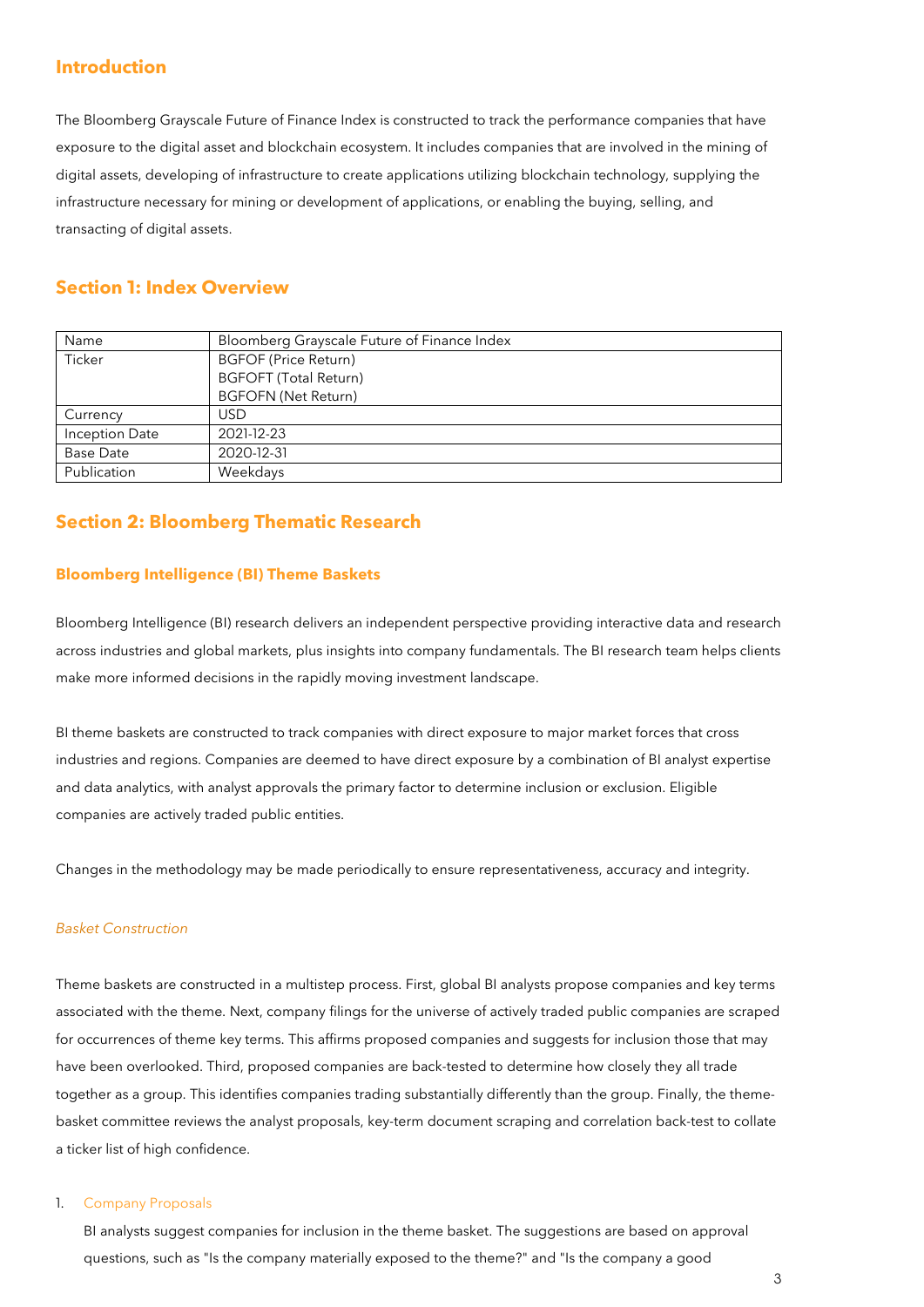representation of exposure compared to peers?" The theme-basket committee coordinates evaluation to ensure consistent approval thresholds are employed across analysts and teams. Analysts covering global markets across industries and asset classes provide a comprehensive source of expertise to tap for member suggestions. There is no strict minimum or maximum number of companies in a basket, rather each basket is built to reflect the theme's breadth.

#### 2. Key-Term Document Scraping

BI analysts identify key terms that companies exposed to the theme are likely to include in filings. Terminal functionality, including DS<GO>, and programs scrape these filings for hits on the key terms. These methods include synonym-matching technology to reduce variability in frequency counts due to corporate communication style. Documents scraped include publicly available company filings on the Terminal, such as earnings calls, presentations and quarterly reports. Research reports are not scraped.

#### 3. Additional Screening

Proposed basket members are back-tested (where applicable) to measure consistency in trading as a group. Daily price changes are compared to the group's mean (trimmean excluding the high and low outliers) daily price changes. This approach affirms companies with strong correlation and high confidence p-values are affirmed. Companies having a weak or indeterminate correlation and p-value may be re-evaluated for inclusion. A 0.05 p-value threshold is employed. The back-test's time-frame is as appropriate theme-to-theme and can be as long as several years or as short as a few months.

#### *Basket Maintenance*

The Theme-Basket committee is comprised of theme basket seniors, basket leads and a basket associate. Theme basket seniors work in conjunction with BI's sector content leaders and regional content leaders to decide which baskets to embark on, which to deprecate and the overall theme basket offering. Each basket has one or more corresponding lead analysts from an industry team that is highly exposed to the basket. The basket leads coordinate points of discussion for the quarterly meetings and solicit feedback on the membership list and proposed new constituents. The basket associate maintains the BI BSKTG<GO> dashboard, theme basket index securities and records discussions and decisions made at quarterly meetings.

The theme-basket committee meets monthly to review basket membership. At the first two meetings of each calendar quarter, the committee reviews constituents to determine whether they remain directly exposed to the theme, and considers whether non-members have become more exposed. At the third meeting of each calendar quarter, the committee finalizes membership changes and schedules those additions and removals for the upcoming quarter. Refer to Index Maintenance section rebalancing details.

## <span id="page-3-0"></span>**Section 3: Index Eligibility Process**

#### <span id="page-3-1"></span>**Security Type Eligibility**

Eligible security types include common stocks, ordinary shares, and depositary receipts.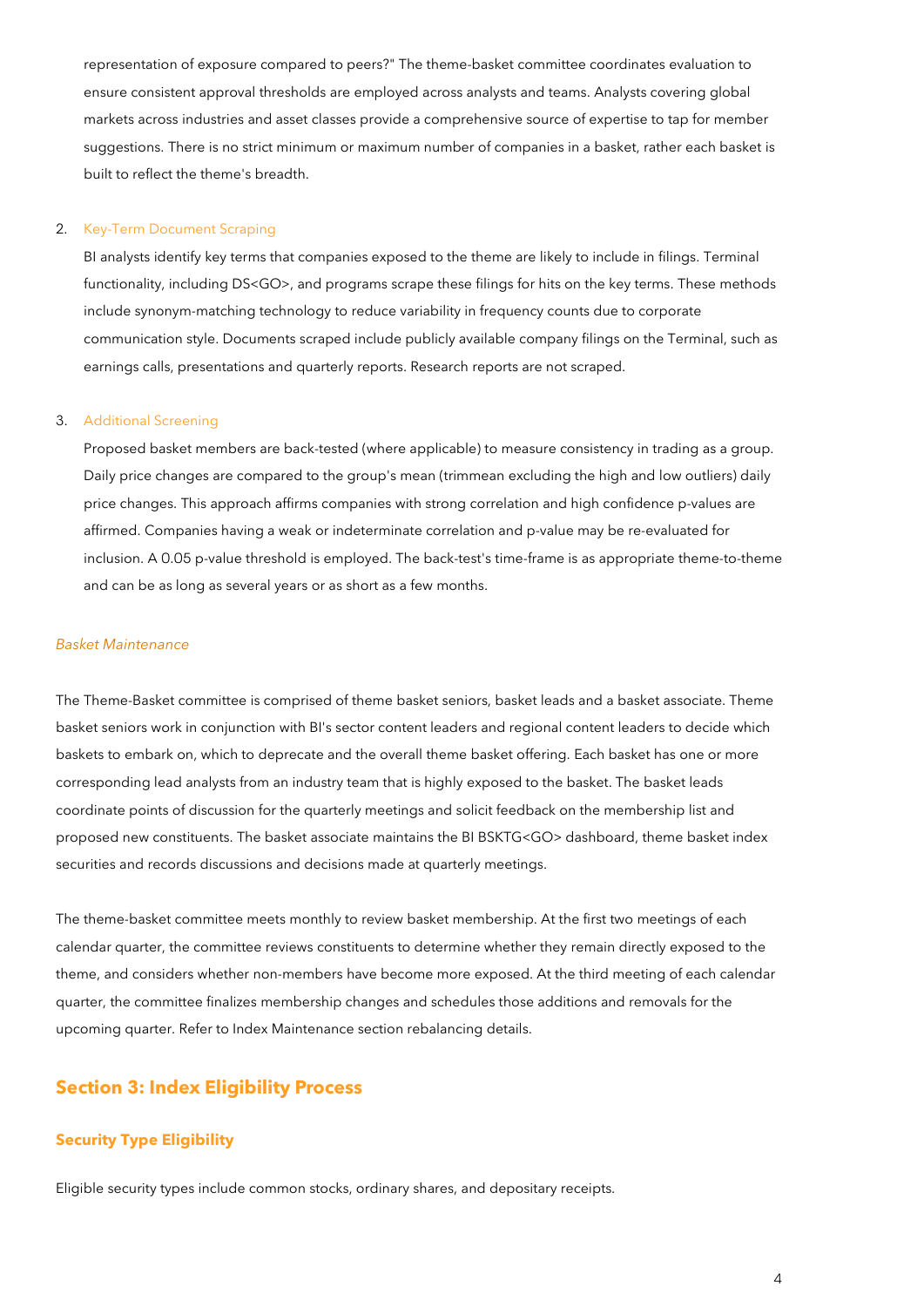#### <span id="page-4-0"></span>**Multiple Classes of Securities**

One security per issuer is permitted. If an issuer has multiple securities, then the security currently in the Index will take precedence if it has met all other criteria for eligibility. Otherwise, the security with the highest 90-day average daily value traded is eligible for inclusion in the Index.

## <span id="page-4-1"></span>**Sector Eligibility**

A security must be classified as belonging to the digital asset and blockchain ecosystem as determined by the Bloomberg Intelligence Theme-Basket committee.

A security must belong to the Financial Foundations, Technology Solutions, or Digital Asset Infrastructure classifications as defined in the table below.

| Classification               | <b>Classification Definition</b>                                                                                                   | Sub-<br>Classification                          | <b>Sub-Classification Definition</b>                                                                                                                                                                                                                                                                                      |  |  |
|------------------------------|------------------------------------------------------------------------------------------------------------------------------------|-------------------------------------------------|---------------------------------------------------------------------------------------------------------------------------------------------------------------------------------------------------------------------------------------------------------------------------------------------------------------------------|--|--|
|                              | Asset Managers                                                                                                                     |                                                 | Asset Managers are defined as<br>institutional buyers, sellers, or<br>lenders of digital assets with intent to<br>realize profit on capital gain. Asset<br>managers may also include<br>institutions with significant<br>investments or a significant portfolio<br>of businesses that engage with the<br>digital economy. |  |  |
| <b>Financial Foundations</b> | Includes asset managers, exchanges,<br>brokers, and wealth managers involved<br>in the enablement of the digital<br>economy.       | Exchanges &<br><b>Brokerages</b>                | Exchanges & Brokerages are defined<br>as platforms that enable customers<br>to engage and interact within the<br>financial system. These companies<br>act as the major on and off ramps for<br>users of all types to the digital<br>economy.                                                                              |  |  |
|                              |                                                                                                                                    | Payment<br>Platforms                            | Payment Platforms are service<br>providers that authorize and settle<br>transactions within the digital<br>economy between entities including<br>investors, brokers, exchanges and<br>merchants.                                                                                                                          |  |  |
| <b>Technology Solutions</b>  | Includes companies providing the<br>technology to facilitate the digital<br>economy through data and transaction<br>processing.    | Blockchain<br>Technology<br>Providers           | Blockchain Technology Providers are<br>defined as companies that facilitate<br>and manage blockchain-based<br>applications. These are companies<br>that offer systems, solutions, and/or<br>software that support the broader<br>digital economy.                                                                         |  |  |
|                              |                                                                                                                                    | <b>Miners</b>                                   | Miners are defined as companies<br>that run and manage the computing<br>necessary for securing certain digital<br>asset-based blockchains, verifying<br>transactions, and adding to supply.                                                                                                                               |  |  |
| Digital Asset Infrastructure | Includes companies directly involved in<br>mining, energy management, and<br>activities that power the digital asset<br>ecosystem. | Hardware<br>Providers                           | Hardware Providers are defined as<br>companies that make servers,<br>processors, and other hardware and<br>components used for mining digital<br>assets and supporting the greater<br>digital economy.                                                                                                                    |  |  |
|                              |                                                                                                                                    | Energy &<br>Resource<br>Management<br>Providers | Energy & Resource Management<br>Providers are defined as companies<br>that optimize the energy and power<br>required for digital asset mining<br>companies.                                                                                                                                                               |  |  |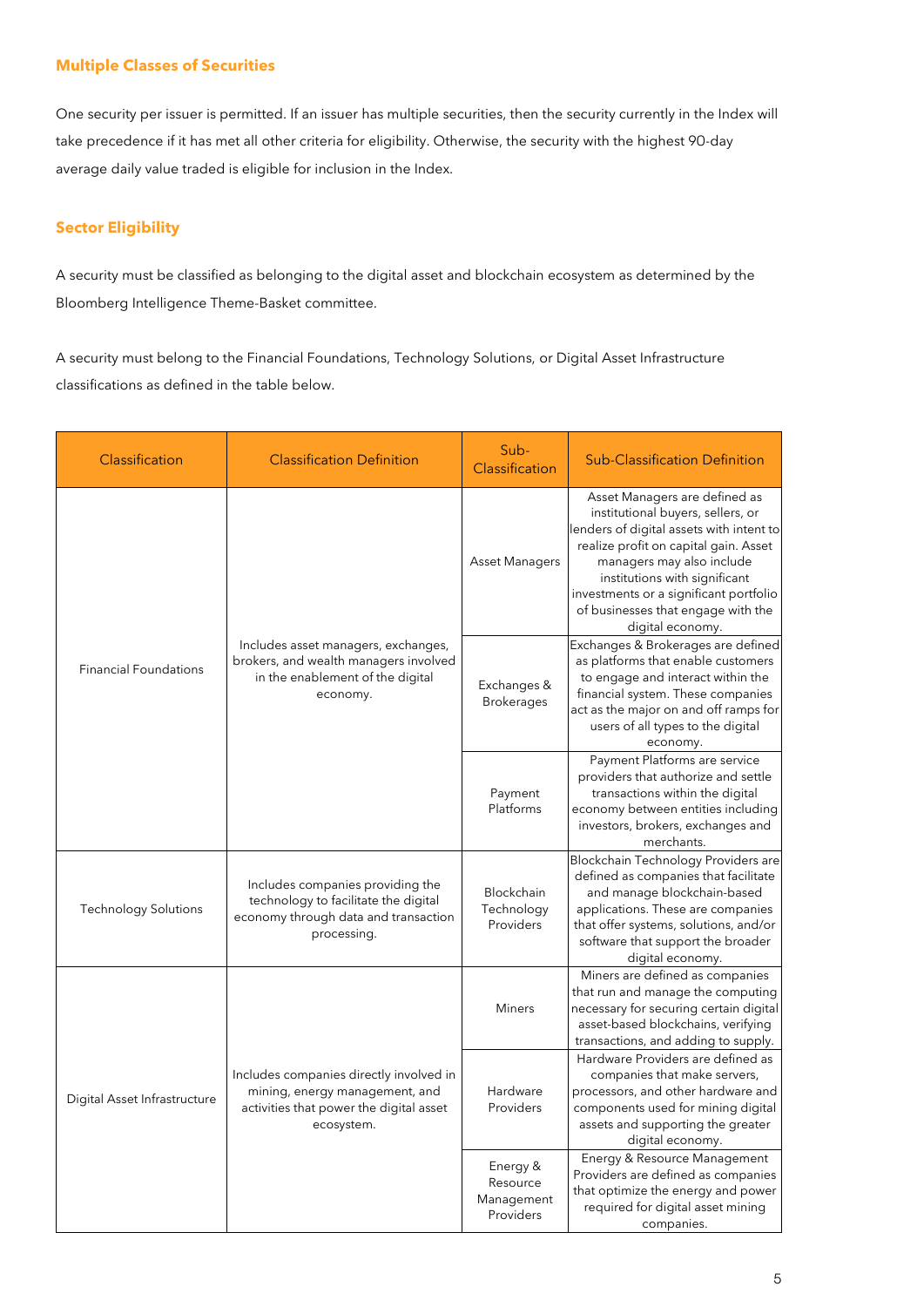Further, securities receive a Revenue Score, Theme Score, and Regulatory Score by the Bloomberg Intelligence Theme-Basket committee as defined in the table below. A security must have a score of 1 or 2 by the Revenue Score, Theme Score, and Regulatory Score to be eligible for inclusion in the Index.

| <b>Exposure Score Category</b> | <b>Scoring Scale</b>                                                                                                                                                                                                                                                                            |  |  |
|--------------------------------|-------------------------------------------------------------------------------------------------------------------------------------------------------------------------------------------------------------------------------------------------------------------------------------------------|--|--|
|                                | The exposure each company is anticipated to have to the Future of Finance theme and<br>appropriate classifications and sub-classifications through a T+2 (Year) forecast                                                                                                                        |  |  |
| Revenue Score                  | 1 (High), 2 (Medium), 3 (Low)                                                                                                                                                                                                                                                                   |  |  |
|                                | The threshold for High reflects revenue greater than or equal to 50%, Medium reflects<br>revenue between 20-50%, and Low reflects revenue less than 20%                                                                                                                                         |  |  |
|                                | Intended to measure the relative importance of a company to the involvement and<br>development of the Future of Finance theme, its major classifications, and the digital<br>asset ecosystem                                                                                                    |  |  |
| Theme Score                    | 1 (High), 2 (Medium), 3 (Low)                                                                                                                                                                                                                                                                   |  |  |
|                                | The threshold for High reflects the top quartile of companies in a given investment<br>category, Medium reflects the second and third quartile of companies in a given<br>investment category, and Low reflects the bottom quartile of companies in a given<br>investment category              |  |  |
|                                | Intended to measure the risk associated with a company to the current regulatory<br>landscape as well as any potential changes in regulation                                                                                                                                                    |  |  |
| <b>Regulatory Score</b>        | 1 (Most Favorable), 2 (Medium), 3 (Least Favorable)                                                                                                                                                                                                                                             |  |  |
|                                | The threshold for Most Favorable reflects little to no regulatory risk associated with the<br>company's revenue, Medium reflects uncertain requlatory risk associated with the<br>company's revenue, and Least Favorable reflects high regulatory risk associated with the<br>company's revenue |  |  |

#### <span id="page-5-0"></span>**Exchange Eligibility**

A security must be listed on an exchange listed in Appendix A: Eligible Exchanges. For new additions into the Index, the primary listing of security is considered for inclusion in the Index if it is listed on an eligible exchange as outlined in Appendix A. Otherwise the corresponding eligible US listing of a security, if available, is considered for inclusion. For continued eligibility, the listing corresponding to a security that's currently in the Index will take precedence.

#### <span id="page-5-1"></span>**Market Capitalization Eligibility**

A security must have a minimum free float market capitalization of \$100 million.

## <span id="page-5-2"></span>**Liquidity Eligibility**

A security must have a minimum 90-day average value traded of \$1 million.

## <span id="page-5-3"></span>**Section 4: Index Construction Process**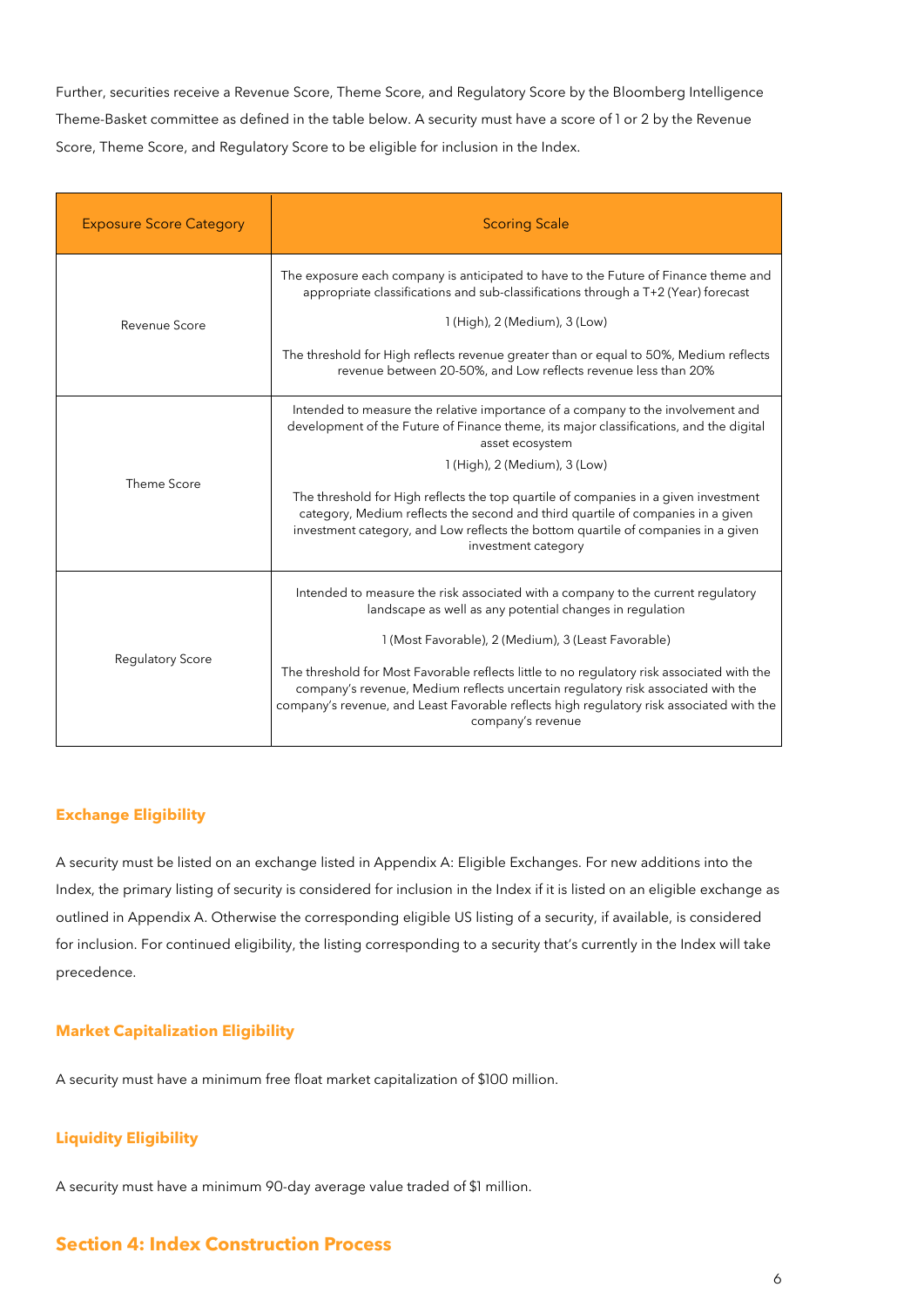All securities that satisfy the Index Eligibility Process are considered for inclusion in the Index.

If the number of Index eligible issuers is less than 20, then the next issuers by relaxing Liquidity Eligibility are selected until such time that 20 issuers are considered for inclusion in the Index. If, after relaxing the Liquidity Eligibility, the number of issuers remains below 20, then the next issuers by relaxing Market Capitalization Eligibility and Liquidity Eligibility are selected until such time that 20 issuers are considered for inclusion in the Index. If, after relaxing the Liquidity Eligibility and Market Capitalization Eligibility, the number of issuers remains below 20, then the next issuers ranked with an Revenue Score of 3 by Market Capitalization are selected until such time that 20 issuers are considered for inclusion in the Index.

Changes in the methodology may be made periodically to ensure representativeness, accuracy, and integrity.

#### <span id="page-6-0"></span>**Index Weighting**

The index securities are modified market capitalization weighted. The initial weight of each issuer is determined by dividing the free float market capitalization of each issuer by the sum of the free float market capitalizations of all the issuers in the index.

Using a two-step capping process, the initial weights are distributed such that the top 5 issuers by free float market capitalization are subject to an 8% cap. Issuers after the top 5 by free float market capitalization are subject to a 4% cap. Any excess weight from capping is then redistributed proportionally to the remaining uncapped issuers.

If, after the Index Construction Process is applied, the number of issuers in the Index is less than or equal to 20, then the initial weights are distributed such that the top 3 issuers by free float market capitalization are subject to a 15% cap. Issuers after the top 3 by free float market capitalization are subject to a 4.5% cap. Any excess weight from capping is then redistributed proportionally to the remaining uncapped issuers.

#### <span id="page-6-1"></span>**Index Rebalance and Reconstitution**

The Index is reconstituted quarterly in March, June, September, and December. The Index is rebalanced in conjunction with the Index Reconstitution.

#### <span id="page-6-2"></span>*Selection Dates*

The Index Eligibility Process and Index Weighting are determined using data as of 10 days prior to the last business day in March, June, September, and December.

#### <span id="page-6-3"></span>*Index Announcement Dates*

The Index rebalance and reconstitutions are announced 5 business days prior to the last business day in March, June, September, and December (Announcement Date).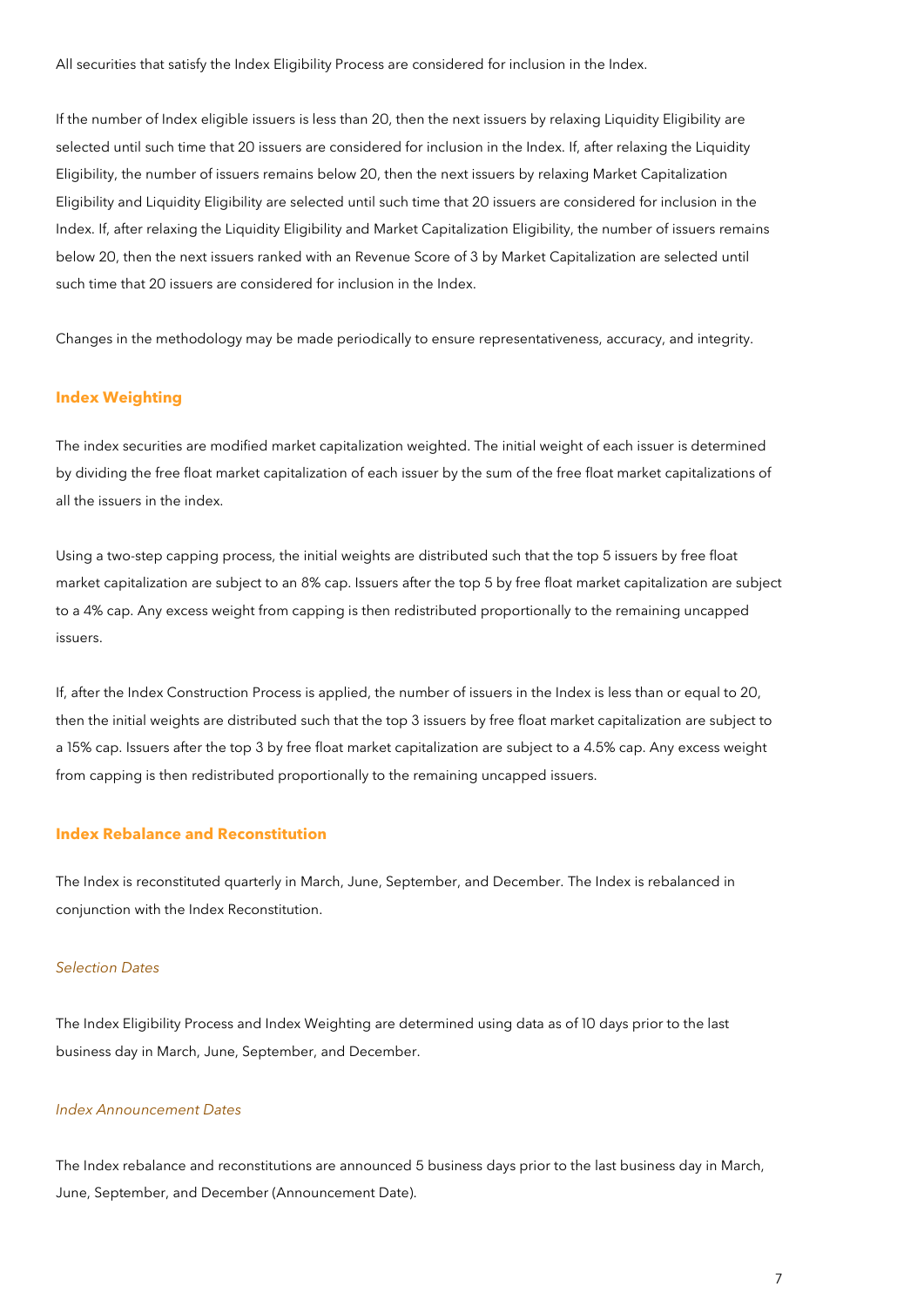#### <span id="page-7-0"></span>*Index Effective Dates*

The Index rebalance and reconstitutions go effective after the close on the last business day in March, June, September, and December (Effective Date).

|                          |                                             |  |              | Jan Feb Mar Apr May Jun Jul Aug Sep Oct Nov Dec |              |  |          |  |  |
|--------------------------|---------------------------------------------|--|--------------|-------------------------------------------------|--------------|--|----------|--|--|
| <b>Selection Date</b>    | Effective Date - 10<br><b>Business Days</b> |  | $\vee$       |                                                 | $\times$     |  | $\times$ |  |  |
| <b>Announcement Date</b> | Effective Date - 5<br><b>Business Days</b>  |  | $\checkmark$ |                                                 | $\checkmark$ |  | Χ        |  |  |
| <b>Effective Date</b>    | Last Business Day                           |  | $\vee$<br>∧  |                                                 | X            |  | X        |  |  |

## <span id="page-7-1"></span>**Section 5: Index Maintenance**

#### <span id="page-7-2"></span>**Index Calculation**

Refer to the [Bloomberg Global Equity Indices Methodology](https://www.bloomberg.com/professional/product/indices/bloomberg-equity-indices-resources/) for index calculation details.

#### <span id="page-7-3"></span>**Deletion Policy**

Index securities are not deleted outside of the quarterly reconstitution except in the case of a delisting.

#### <span id="page-7-4"></span>**Addition Policy**

Index securities are not added outside of the Index reconstitution.

#### <span id="page-7-5"></span>**Replacement Policy**

Index securities are not replaced outside of the Index reconstitution.

#### <span id="page-7-6"></span>**Corporate Actions**

Refer t[o Bloomberg Global Equity Indices Non-Market Cap Corporate Action Methodology](https://www.bloomberg.com/professional/product/indices/bloomberg-equity-indices-resources/) for the treatment of corporate actions.

#### <span id="page-7-7"></span>**Stakeholder Engagement**

Bloomberg Index Services Limited ("BISL") is in regular and ongoing engagement with its users through various channels, including via help desks, sales personnel, and direct communication with product personnel. To help ensure that the Index remains an accurate representation of global equities defined in the methodology, BISL endeavors to meaningfully incorporate these engagements into improvements in processes and service. Prior to any material change that might meaningfully impact users, BISL consults more broadly with stakeholders, where appropriate, before a recommendation is presented to the Product, Risk & Operations Committee ("PROC") for approval. This concept of shared ownership enables BISL to produce the most relevant Index and helps ensure responsiveness to user needs.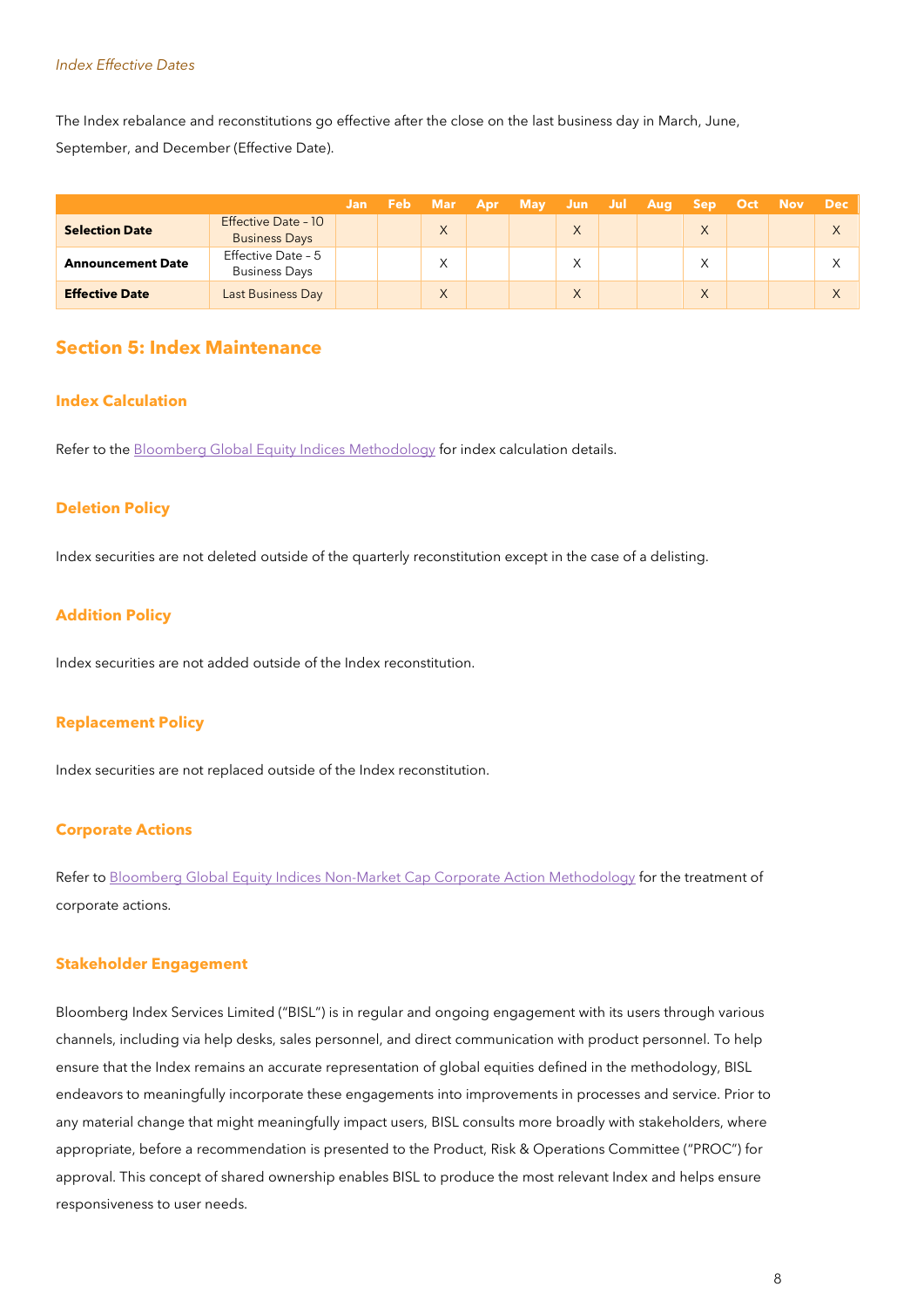#### <span id="page-8-0"></span>**Risks**

The following is a summary of certain risks associated with the Index but is not meant to be an exhaustive list of all risks associated with the Index. Although the Index is designed to be representative of the markets it is measuring, it may not be representative of every use case. There is also inherent, though transparent, judgment in its construction, as outlined in this methodology. The Index is designed for general applicability and not to address the individual circumstances and needs of users. BISL does not advise about the usefulness of the Index to a particular circumstance; users are therefore encouraged to seek their own counsel for such matters. This methodology is subject to change, which may impact its usefulness to users. Although efforts will be made to alert users of any change, every individual user may not be aware of them. Such changes may also significantly impact the usefulness of the Index. BISL may also decide to cease publication of this Index. BISL maintains internal policies regarding user transitions, but no guarantee is given that an adequate alternative is available generally or for a particular use case. Markets for stocks, as with all markets, can be volatile. As the Index is designed to measure this market, it could be materially impacted by market movements, thus significantly affecting the use or usefulness of the Index for some or all users. Also, certain equity markets are less liquid than others — even the most liquid markets may suffer periods of illiquidity. Illiquidity can have an impact on the quality or amount of data available to BISL for calculation and may cause the Index to produce unpredictable results.

#### <span id="page-8-1"></span>**Limitations of the Index**

Though the Index is designed to be representative of the markets it measures or otherwise aligns with its stated objective, it may not be representative in every case or achieve its stated objective in all instances. It is designed and calculated strictly to follow the rules of this methodology, and any Index level or other output is limited in its usefulness to such design and calculation.

Markets can be volatile, including those market interests that the Index measures or upon which the Index is dependent to achieve its stated objective. For example, illiquidity can have an impact on the quality or amount of data available to the administrator for calculation and may cause the Index to produce unpredictable or unanticipated results.

In addition, market trends and changes to market structure may render the objective of the Index unachievable or to become impractical to replicate by investors.

In particular, the Index measures global equity markets. As with all equity investing, the Index is exposed to market risk. The value of equities fluctuates with the changes in economic forecasts, interest rate policies established by central banks and perceived geo-political risk. The Index does not consider the cost of replication and as a result a tracking portfolio's returns will underperform the Index with all else equal. As the Index is designed to measure those markets, it could be materially impacted by market movements, thus significantly impacting the use or usefulness of the fixings for some or all users.

In addition, certain Sub-Indices may be designed to measure smaller subsets of the Index such as specific styles, size, and sector. Some of these Sub-Indices have very few qualifying constituents and may have none for a period of time. During such period, the Sub-Index will continue to be published at its last value, effectively reporting a 0% return, until new constituents qualify. If no constituents are expected to qualify (due to changes in market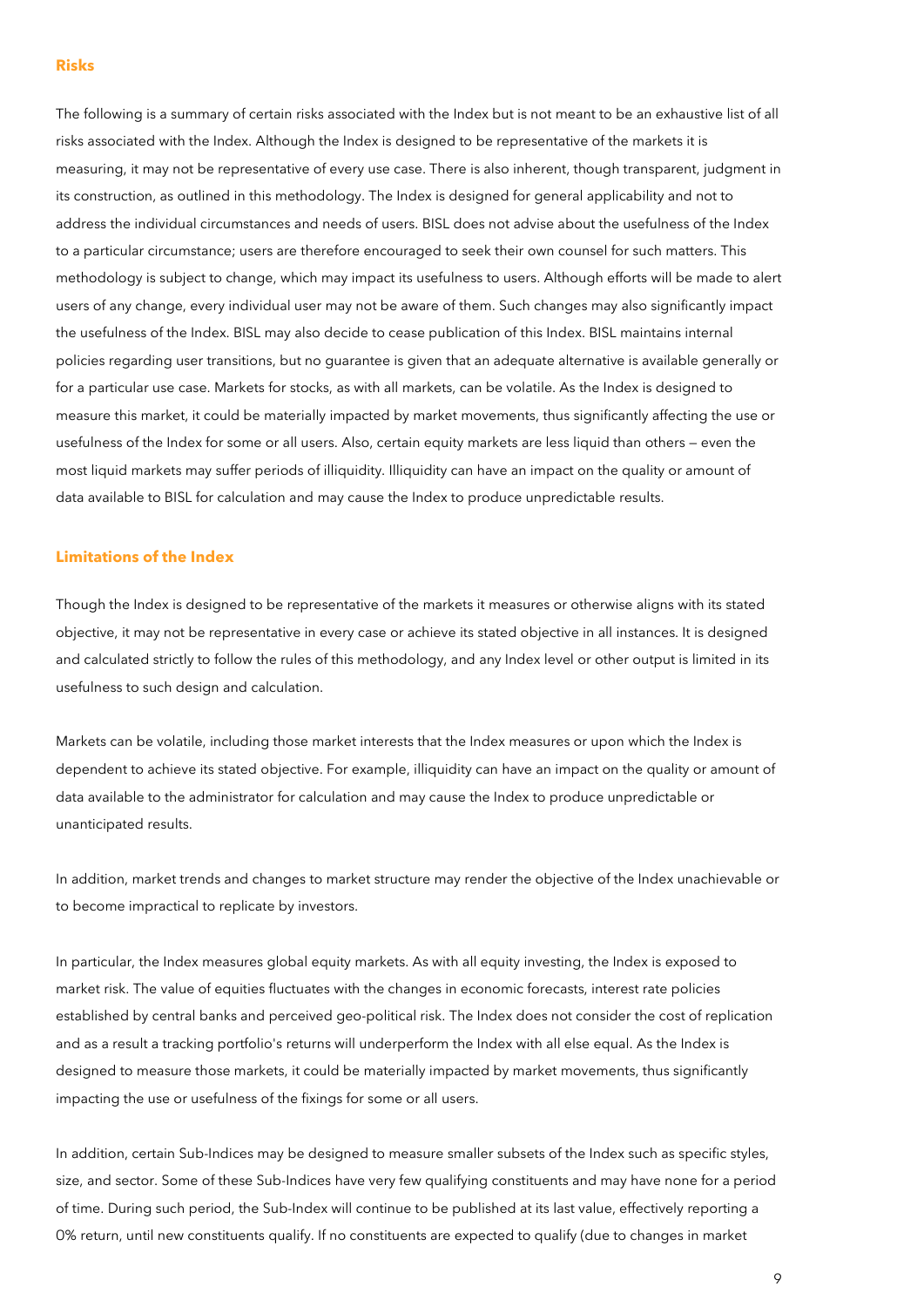structure and other factors), the Sub-Index may be discontinued. In such an event, this discontinuation will be announced to index users.

## <span id="page-9-0"></span>**Section 6: Benchmark Oversight and Governance**

#### <span id="page-9-1"></span>**Benchmark Governance, Audit and Review Structure**

BISL uses two primary committees to provide overall governance and effective oversight of its benchmark administration activities:

- The Product, Risk & Operations Committee ("PROC") provides direct governance and is responsible for the first line of controls over the creation, design, production and dissemination of benchmark Indices, strategy Indices and fixings administered by BISL, including the Index. The PROC is composed of Bloomberg personnel with significant experience or relevant expertise in relation to financial benchmarks. Meetings are attended by Bloomberg Legal & Compliance personnel. Nominations and removals are subject to review by the BOC, discussed below.
- The oversight function is provided by Bloomberg's Benchmark Oversight Committee ("BOC"). The BOC is independent of the PROC and is responsible for reviewing and challenging the activities carried out by the PROC. In carrying out its oversight duties, the BOC receives reports of management information both from the PROC as well as Bloomberg Legal & Compliance members engaged in second level controls.

On a quarterly basis, the PROC reports to the BOC on governance matters, including but not limited to client complaints, the launch of new benchmarks, operational incidents (including errors & restatements), major announcements and material changes concerning the benchmarks, the results of any reviews of the benchmarks (internal or external) and material stakeholder engagements.

#### <span id="page-9-2"></span>**Index and Data Reviews**

The Index Administrator will periodically review the Indices (both the rules of construction and data inputs) on a periodic basis, not less frequently than annually, to determine whether they continue to reasonably measure the intended underlying market interest, the economic reality, or otherwise align with their stated objective. More frequent reviews may be done in response to extreme market events and/or material changes to the applicable underlying market interests.

Criteria for data inputs include reliable delivery and active underlying markets. Whether an applicable market is active depends on whether there are sufficient numbers of transactions (or other indications of price, such as indicative quotes) in the applicable constituents (or similar underlying constituent elements) that a price (or other value, as applicable) may be supplied for such constituent(s).

Other than as set forth in this methodology, there are no minimum liquidity requirement for Index constituents and/or minimum requirements or standards for the quantity or quality of the input data. The review will be conducted by product managers of the Index in connection with the periodic rebalancing of the Index or as otherwise appropriate.

Any resulting change to the methodology deemed to be material (discussed below) will be subject to the review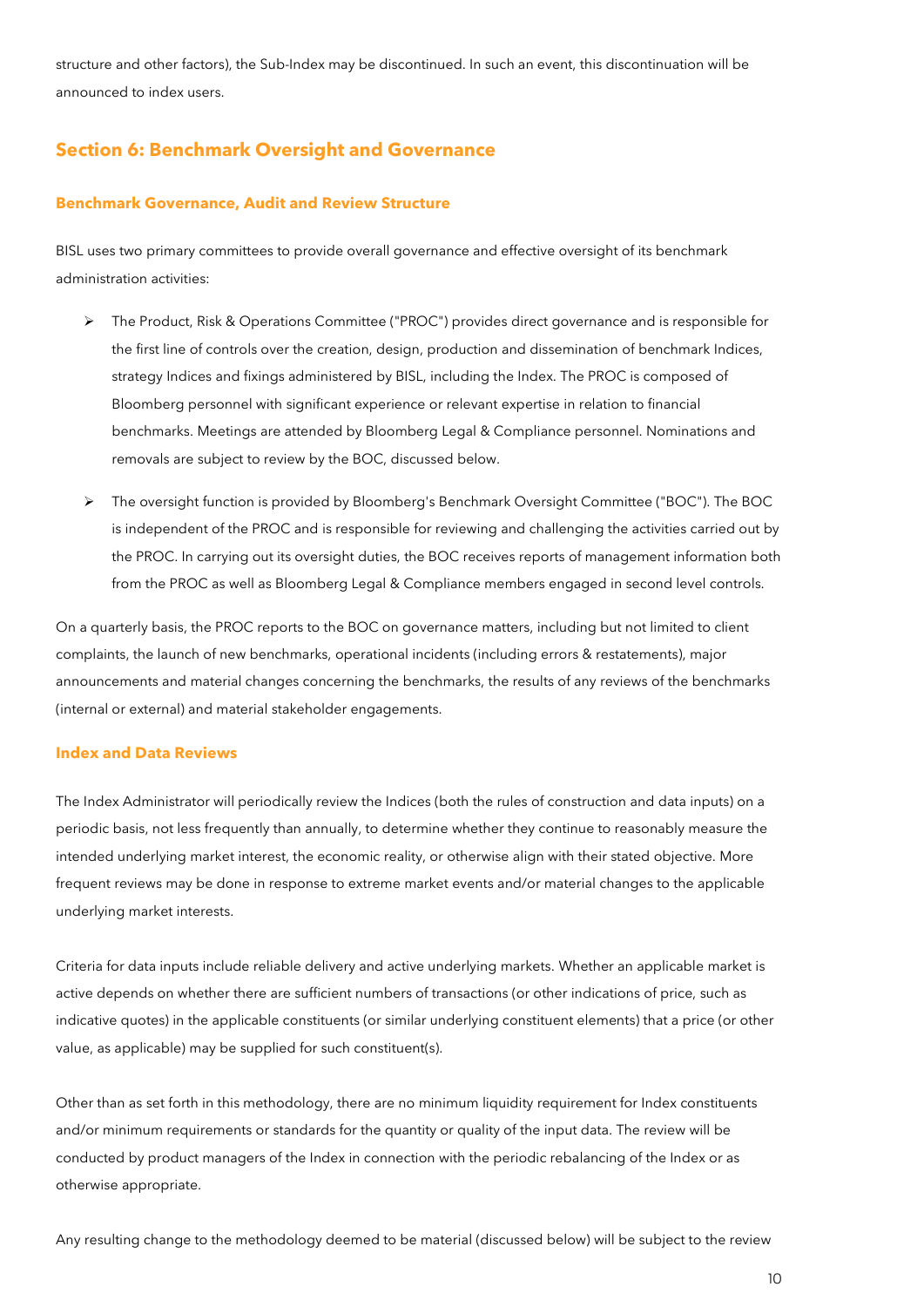of the PROC under the oversight of the BOC, each of which committees shall be provided all relevant information and materials it requests relating to the change. Details regarding the PROC and BOC are described above. Material changes will be reflected and tracked in updated versions of this methodology.

Material changes related to the Index will be made available in advance to affected stakeholders whose input will be solicited. The stakeholder engagement will set forth the rationale for any proposed changes as well as the timeframe and process for responses. The Index Administrator will endeavor to provide at least two weeks for review prior to any material change going into effect. In the event of exigent market circumstances, this period may be shorter. Subject to requests for confidentiality, stakeholder feedback and the Index Administrator's responses will be made accessible upon request.

In determining whether a change to an Index is material, the following factors shall be taken into account:

- The economic and financial impact of the change;
- Whether the change affects the original purpose of the Index; and/or
- Whether the change is consistent with the overall objective of the Index and the underlying market interest it seeks to measure.

#### <span id="page-10-0"></span>**Internal and External Reviews**

BISL's Index administration is also subject to Bloomberg's Compliance function, which periodically reviews various aspects of its businesses to determine whether it is adhering to applicable policies and procedures, and assess whether applicable controls are functioning properly. In addition, Bloomberg may from time to time appoint an independent external auditor with appropriate experience and capability to review adherence to benchmark regulation. The frequency of such external reviews will depend on the size and complexity of the operations and the breadth and depth of Index use by stakeholders.

#### <span id="page-10-1"></span>**Expert Judgement**

The Index is rules-based, and its construction is designed to consistently produce values without the exercise of expert judgment or discretion. Nevertheless, BISL may use expert judgment or discretion with regards to the following:

- Index restatements
- Extraordinary circumstances during a market emergency
- Data interruptions, issues, and closures
- Significant acquisitions involving a non-Index company

When expert judgment or discretion is required, BISL undertakes to be consistent in its application, with recourse to written procedures outlined in the methodology of the Index and internal procedures manuals. In certain circumstances exercises of expert judgment or discretion are reviewed by senior members of BISL management and Bloomberg Compliance teams, and are reported to the PROC, BISL's governance committee, which operates under the supervision of BISL's oversight function, the BOC. BISL also maintains and enforces a code of ethics to prevent conflicts of interest from inappropriately influencing index construction, production, and distribution, including the use of expert judgment or discretion.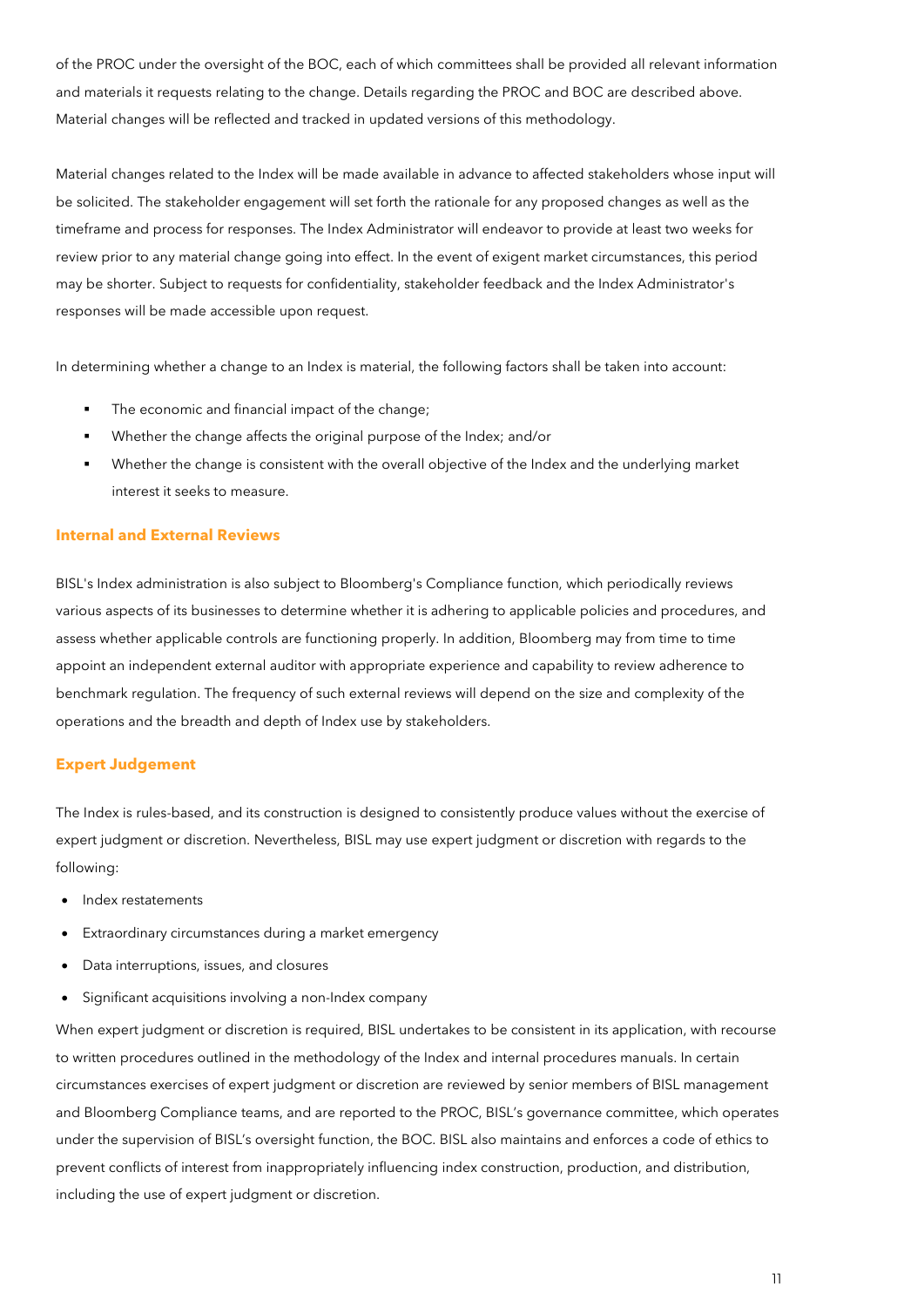#### <span id="page-11-0"></span>**Data Providers and Data Extrapolation**

The Index is rules-based, and its construction is designed to consistently produce Index levels without the exercise of discretion. The Index is produced without the interpolation or extrapolation of input data. In addition, the Index Administrator seeks to avoid contributions of input data that may be subject to the discretion of the source of such data and instead seeks to use input data that is readily available and/or distributed for a number of non-index or benchmark creation purposes. Accordingly, the index requires no 'contributors' to produce and no codes of conduct with any such sources are required.

#### <span id="page-11-1"></span>**Conflicts of Interest**

The Index confers on BISL discretion in making certain determinations, calculations and corrections from time to time. In making those determinations, calculations and corrections, the Index Administrator has no obligation to take the needs of any Product Investor or any other party into consideration. BISL is committed to avoiding and, where necessary, managing actual or potential conflicts of interest in the BISL decision-making process and has established a Conflicts of Interest Policy to minimize or resolve actual or potential conflicts of interest. BISL does not create, trade or market Products.

#### <span id="page-11-2"></span>**Restatement Policy**

BISL strives to provide accurate calculation of its indices. However, to the extent a material error in index levels is uncovered following publication and dissemination, a public notification will be made alerting of such error and the expected date of a revised publication, if warranted.

An error to an equity Index in excess of 3 basis point over one day will automatically be reviewed for restatement. If the Index in error is a Primary Index (listed below) and has occurred in the last 2 business days, a restatement will be made for all impacted indices. Errors occurring beyond the last 2 business days will be evaluated on a case-by-case basis.

Real-time indices are not considered for restatement, all real-time dissemination is considered indicative.

The following factors will be reviewed to determine whether to restate. Not all conditions need to be present to warrant a restatement, and certain factors may be more determinative than others depending on the circumstances of the given error.

- The relative importance of the data field impacted by the error;
- When the error occurred and when it was discovered;
- The number of indices and sub-indices affected;
- Whether the impacted indices are linked to tradable products;
- The magnitude of the error;
- The burden of restatement on client re-processing relative to the impact of the error;
- The impact of the restatement on analytical tools.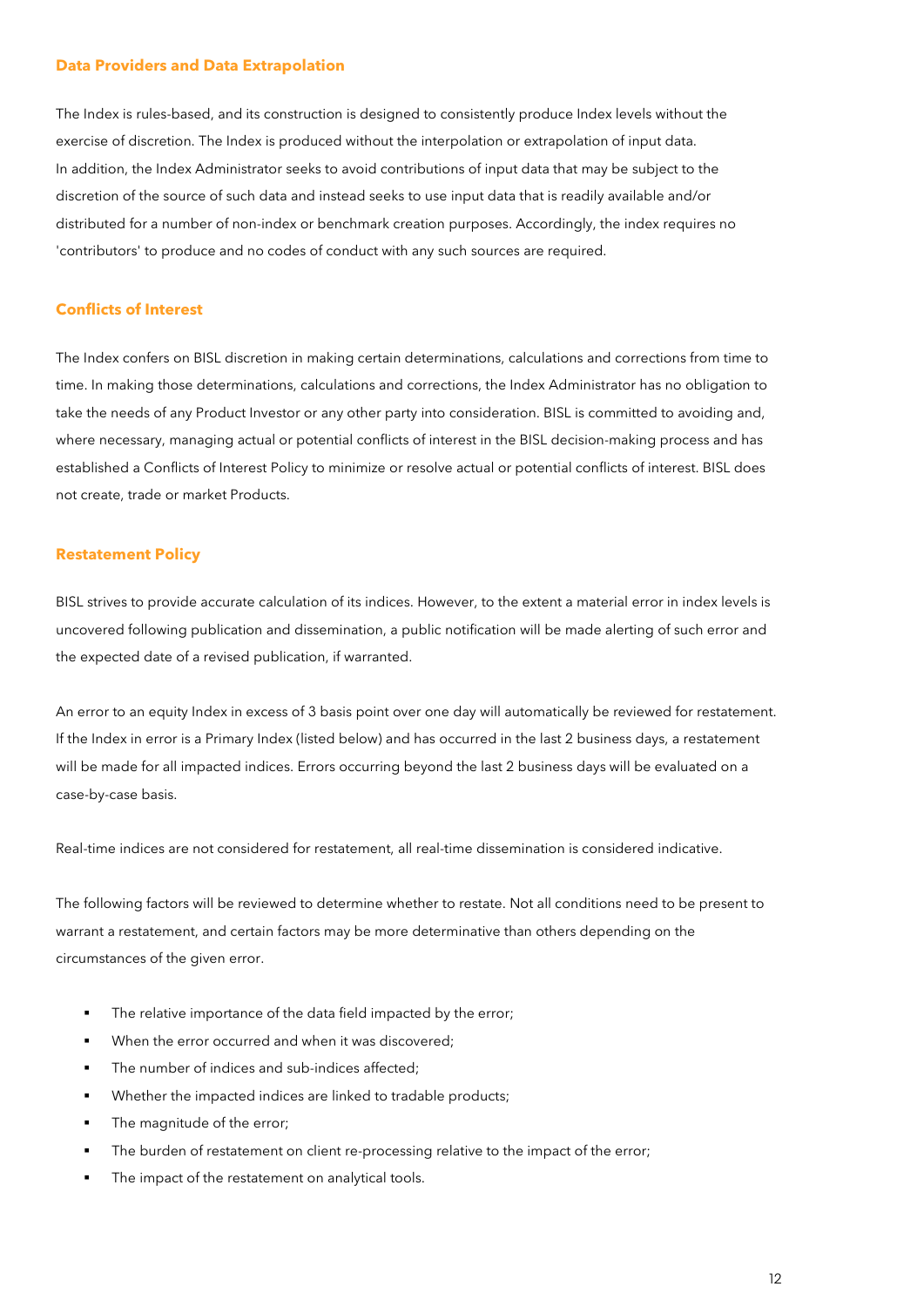## <span id="page-12-0"></span>**Appendix A: Eligible Exchanges**

Table 1: Developed Markets:

| Country              | Country<br>Code | <b>Exchanges</b>                                                                                                                       | Exchange<br>Code  |  |
|----------------------|-----------------|----------------------------------------------------------------------------------------------------------------------------------------|-------------------|--|
| Australia            | AU              | <b>Australian Securities</b><br>Exchange                                                                                               | AT                |  |
| Austria              | AT              | Vienna Stock Exchange                                                                                                                  | AV                |  |
| Belgium              | <b>BE</b>       | Euronext Brussels                                                                                                                      | BB                |  |
| Canada               | CA              | <b>TSX Toronto Exchange</b>                                                                                                            | <b>CT</b>         |  |
| Denmark              | DK              | NASDAQ OMX Copenhagen                                                                                                                  | <b>DC</b>         |  |
| Finland              | FI.             | NASDAO OMX Helsinki                                                                                                                    | FH.               |  |
| France               | FR              | Euronext Paris                                                                                                                         | FP                |  |
| Germany              | DE              | <b>XETRA, Frankfurt Stock</b><br>Exchange                                                                                              | GE, GQ, GY,<br>GF |  |
| Hong Kong            | <b>HK</b>       | Hong Kong Stock Exchange                                                                                                               | <b>HK</b>         |  |
| Ireland              | IE              | Euronext Dublin                                                                                                                        | ID                |  |
| Israel               | IL              | Tel Aviv Stock Exchange                                                                                                                | IT                |  |
| Italy                | ΙT              | Borsa Italiana                                                                                                                         | IM                |  |
| Japan                | JP              | Tokyo Stock Exchange                                                                                                                   | JT.               |  |
| <b>Netherlands</b>   | <b>NL</b>       | Euronext Amsterdam                                                                                                                     | <b>NA</b>         |  |
| New Zealand          | NZ              | New Zealand Exchange                                                                                                                   | <b>NZ</b>         |  |
| Norway               | <b>NO</b>       | Oslo Bors                                                                                                                              | <b>NO</b>         |  |
| Portugal             | PT              | Euronext Lisbon                                                                                                                        | PL                |  |
| Singapore            | SG              | Singapore Exchange                                                                                                                     | <b>SP</b>         |  |
| Spain                | ES              | Sociedad de Bolsas (SIBE)                                                                                                              | <b>SQ</b>         |  |
| Switzerland          | <b>CH</b>       | SIX Swiss Exchange                                                                                                                     | SE, XW            |  |
| Sweden               | <b>SE</b>       | NASDAQ OMX Stockholm,<br>First North Stockholm                                                                                         | SS, SF            |  |
| United<br>Kingdom    | GB              | London Stock Exchange<br>(domestic & international)                                                                                    | LN, LI            |  |
| <b>United States</b> | US              | NYSE, NYSE American, NYSE<br>UN, UA, UP,<br>ARCA, IEX, NASDAQ CM,<br>VF, UR, UW,<br>NASDAQ GS, NASDAQ GM,<br>UQ, UF<br><b>CBOE BZX</b> |                   |  |

### Table 2: Emerging Markets:

| Country     | Country<br>Code | <b>Exchanges</b>                                                                                                     | Exchange<br>Code      |  |
|-------------|-----------------|----------------------------------------------------------------------------------------------------------------------|-----------------------|--|
| Brazil      | <b>BR</b>       | Bovespa (sao Paulo)                                                                                                  | <b>BS</b>             |  |
| Chile       | <b>CL</b>       | Bolsa de Comercio de<br>Santiago de Chile                                                                            | CC                    |  |
| China       | <b>CN</b>       | Shanghai Stock Exchange,<br>Shenzhen Stock Exchange,<br>SH-HK Connect, SZ-HK<br>Connect, Hong Kong Stock<br>Exchange | CG, CS, C1, C2,<br>HК |  |
| Colombia    | CO              | Bolsa de Valores de<br>Colombia                                                                                      | <b>CX</b>             |  |
| Czech       | CZ              | Prague Stock Exchange                                                                                                | <b>CK</b>             |  |
| Greece      | GR              | Athens Stock Exchange                                                                                                | GA                    |  |
| Hungary     | HU              | <b>Budapest Stock Exchange</b>                                                                                       | HB                    |  |
| Indonesia   | ID              | Indonesia Stock Exchange                                                                                             | IJ                    |  |
| Kuwait      | <b>KW</b>       | Boursa Kuwait                                                                                                        | KK                    |  |
| Malaysia    | <b>MY</b>       | Bursa Malaysia                                                                                                       | <b>MK</b>             |  |
| Mexico      | <b>MX</b>       | Mexico Stock Exchange                                                                                                | MF, MM                |  |
| Peru        | PE              | Lima Stock Exchange                                                                                                  | PE                    |  |
| Philippines | <b>PH</b>       | Philippine Stock Exchange                                                                                            | <b>PM</b>             |  |
| Poland      | PL              | Warsaw Stock Exchange                                                                                                | PW                    |  |
| Qatar       | QA              | Qatar Exchange                                                                                                       | QD                    |  |
| Russia      | <b>RU</b>       | Moscow Exchange - MICEX<br>RX, RP, RN                                                                                |                       |  |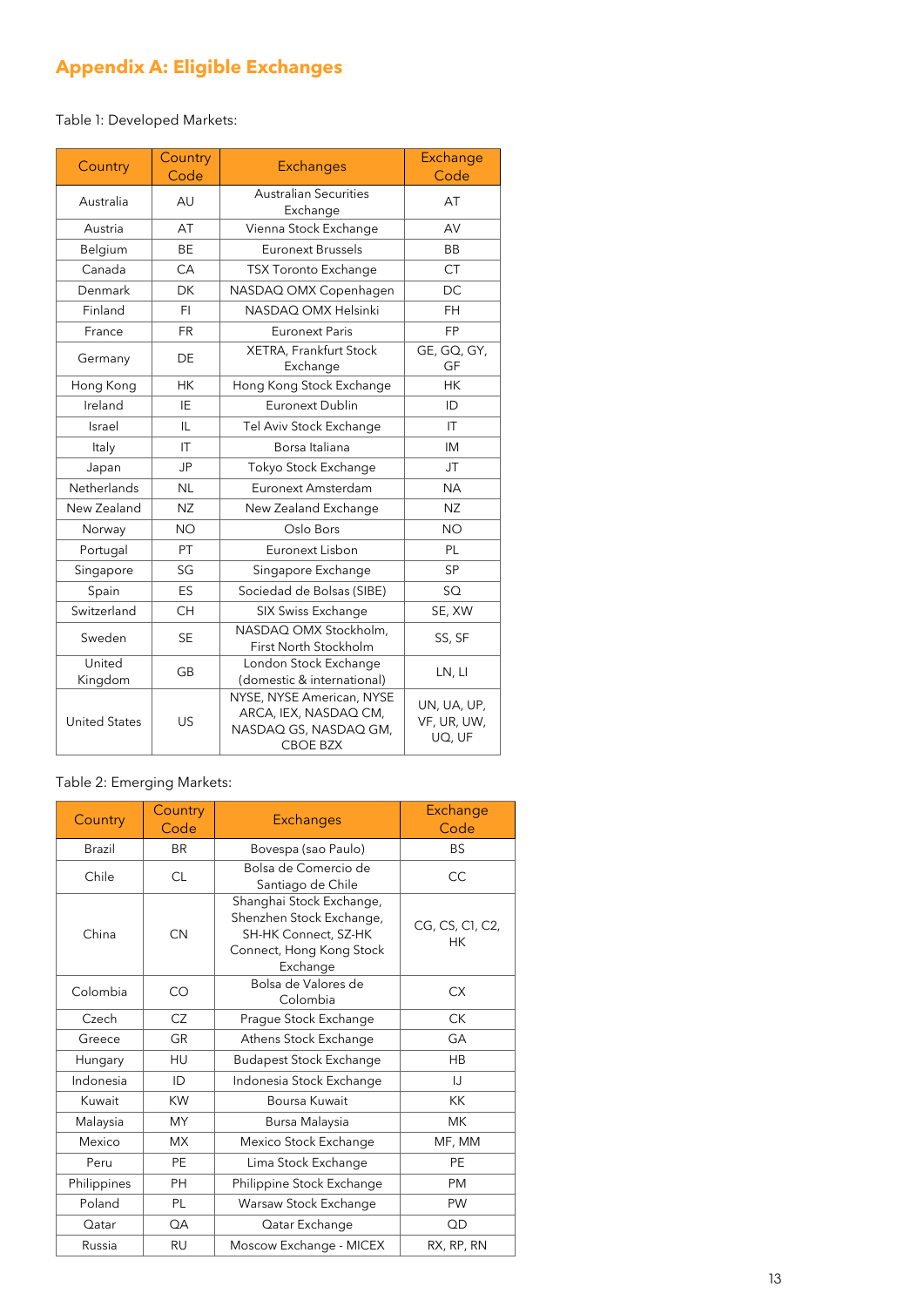| Saudi<br>Arabia | <b>SA</b> | Saudi Arabian Stock<br>Exchange                                           | AB         |
|-----------------|-----------|---------------------------------------------------------------------------|------------|
| South Africa    | ZΑ        | Johannesburg Stock<br>Exchange                                            | SJ         |
| South Korea     | <b>KR</b> | KOSPI Stock Market,<br><b>KOSDAQ</b>                                      | KP, KQ     |
| Taiwan          | <b>TW</b> | Taipei Exchange                                                           | TТ         |
| Thailand        | TH        | The Stock Exchange of<br>Thailand                                         | ТB         |
| Turkey          | <b>TR</b> | Borsa Istanbul                                                            | TI         |
| <b>UAE</b>      | AE        | Abu Dhabi Securities<br>Exchange, Dubai Financial<br>Market, NASDAQ Dubai | DH, DB, DU |